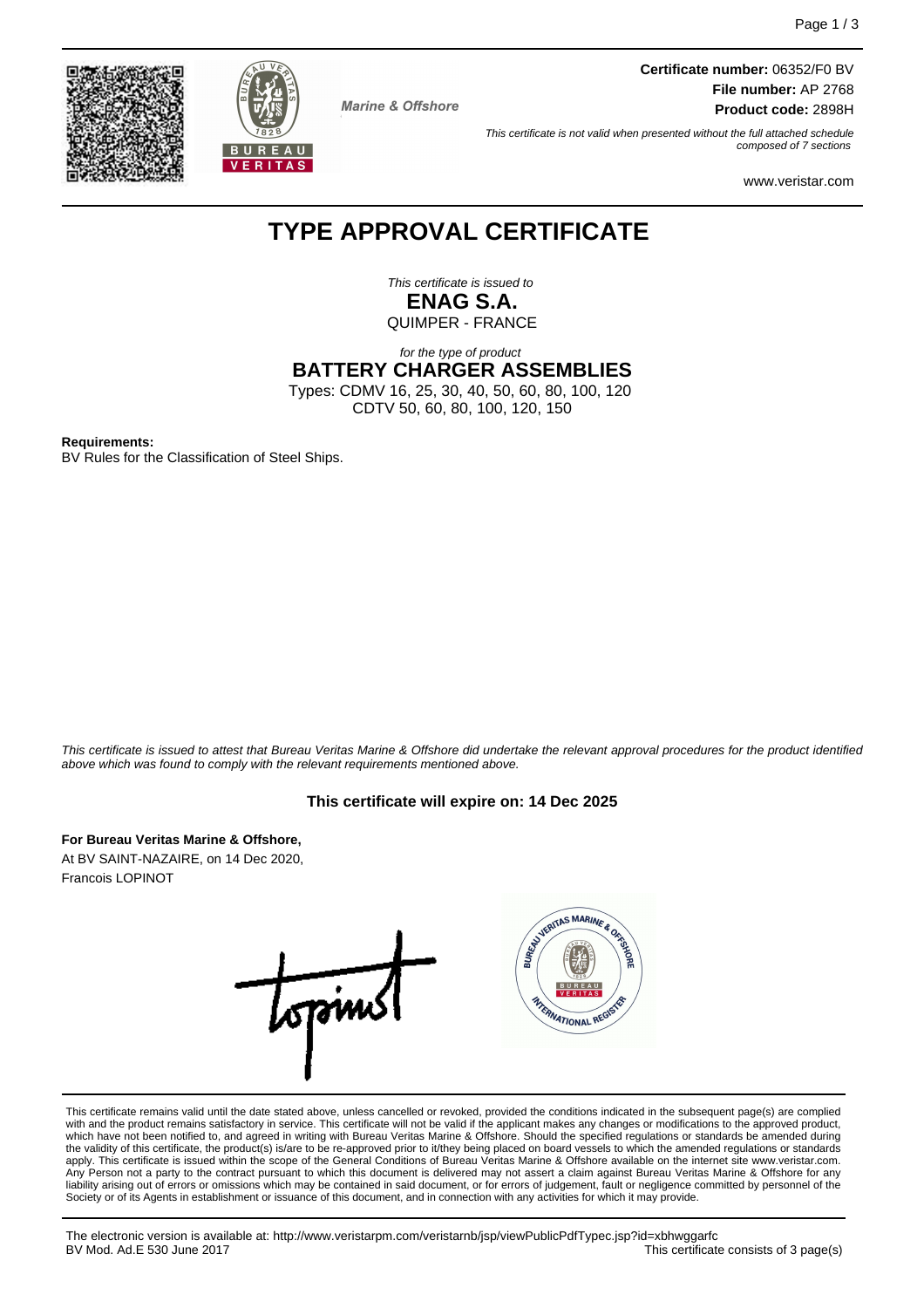# **THE SCHEDULE OF APPROVAL**

#### **1. PRODUCT DESCRIPTION:**

- Product model or type designation : **CDMV, CDTV**
- Product description: Switch Mode Type Battery Charger

| <b>CDMV</b>         | <b>CDTV</b>     | <b>CURRENT Is</b> |
|---------------------|-----------------|-------------------|
| CDMV 16             |                 | 16A               |
| CDMV <sub>25</sub>  |                 | 25A               |
| CDMV 30             |                 | 30 A              |
| CDMV 40             |                 | 40 A              |
| CDMV 50             | CDTV 50         | 50 A              |
| CDMV <sub>60</sub>  | CDTV 60         | 60A               |
| CDMV <sub>80</sub>  | CDTV 80         | 80 A              |
| CDMV <sub>100</sub> | CDTV 100        | 100A              |
| CDMV <sub>120</sub> | <b>CDTV 120</b> | 120A              |
|                     | CDTV 150        | 150 A             |

#### **2. DOCUMENTS AND DRAWINGS:**

According to documents filed in AP 2768. According to drawing CDT 24/150 ENAG N°10312 02A, dated 09-03-05. According to drawing CDM 24/120 ENAG N°10311 02A, dated 09-03-05.

#### **3. TEST REPORTS:**

According to test report  $N^{\circ}$  1641, home Laboratory, dated 15/11/95 for Type tests. According to test report N° 0222, P.M.M. Laboratory, dated 19/07/95 for EMC tests. According to test report N° 0243, P.M.M. Laboratory, dated 24/07/95 for EMC tests. According to test report filed in ACE 08/160/01.

## **4. APPLICATION / LIMITATION:**

4.1 - BUREAU VERITAS Rules and Regulations for the Classification of Steel Ships.

4.2 - Approval valid for ships intended to be granted with the following additional class notations: **AUT-UMS, AUT-CCS, AUT-PORT and AUT-IMS.**

4.3 - Equipment covered by this Type Approval certificate can be installed on ships contracted for construction before 1 January 2022. On or after this date of 1 January 2022, equipment is to comply with IACS UR E10 Rev. 7.

## **5. PRODUCTION SURVEY REQUIREMENTS:**

5.1 - The above products are to be supplied by **ENAG S.A.,** in compliance with the type described in this certificate.

5.2 - This type of product is within the category HBV of Bureau Veritas Rule Note NR320 and as such does not require a BV product certificate.

5.3 - **ENAG S.A.,** has to make the necessary arrangements to have its works recognised by Bureau Veritas in compliance with the requirements of NR320 for HBV products.

5.4 - **ENAG S.A.,** has declared to Bureau Veritas the following production site(s):

**ENAG S.A. 31, rue Marcel Paul Z.I. Kerdroniou Est 29000 QUIMPER FRANCE**